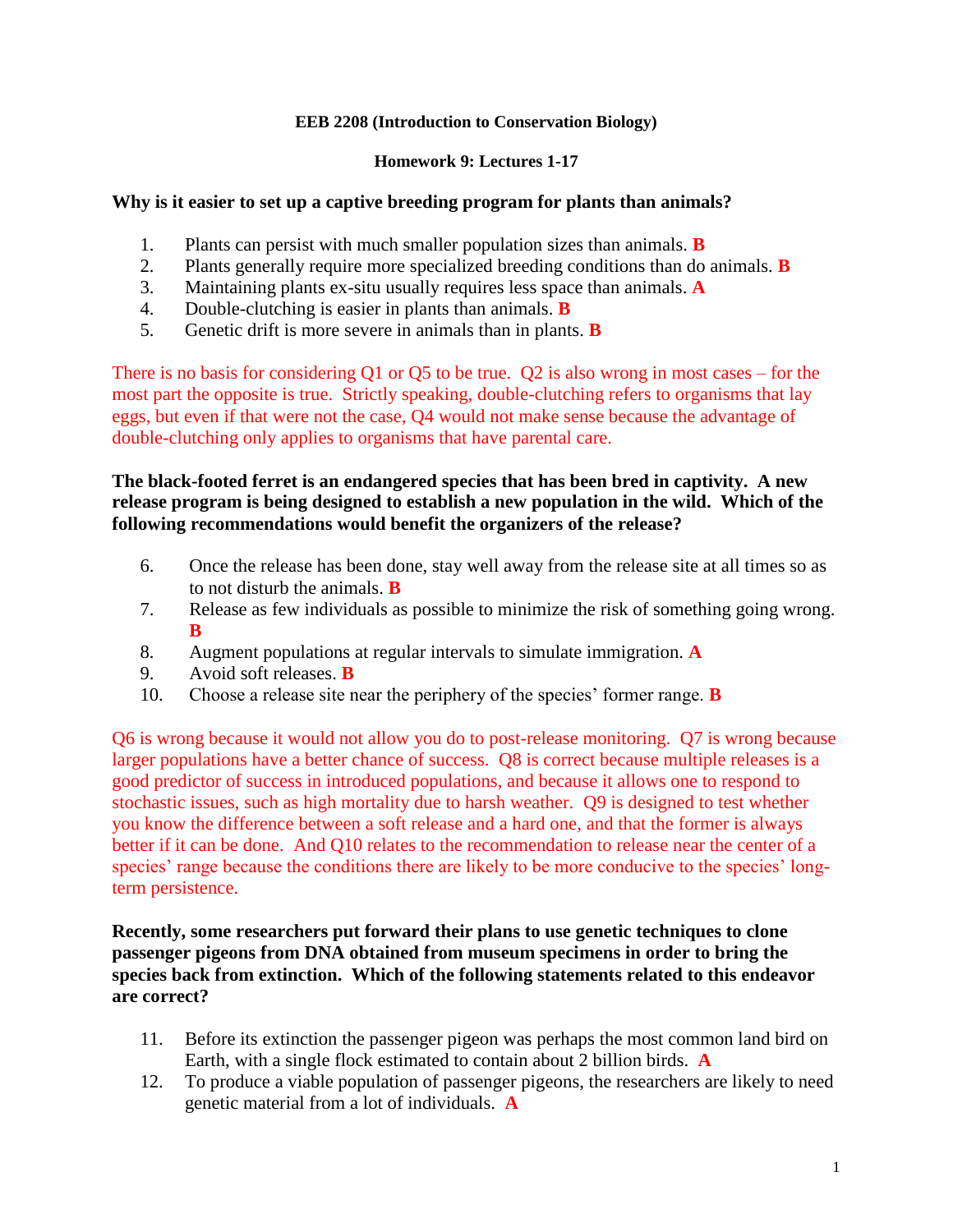- 13. Passenger pigeons went extinct because they were an island endemic. **B**
- 14. If successful, this would be a first because endangered species have never been cloned before. **B**
- 15. If cloning is successful, the population should be increased to 500 individuals before it is considered safe from extinction. **B**

I have not talked about this idea in class yet and was testing whether you could apply knowledge from several parts of the class to a new idea (in this case one that has been floating around in the press for a year to two). Q11 and Q13 refer to basic information from the passenger pigeon story that I presented in class. Q12 and Q15 test whether you understand that viable populations of any species need quite a lot of genetic diversity and that they need to be quite large (usually thousands), respectively. You should know that Q14 is wrong because I gave an example of an endangered species (guar) being cloned in class.

# **Which of the following statements about the global reserve network are accurate?**

- 16. About 4% of the world's land surface is strictly protected. **A**
- 17. Marine reserves cover a greater area than terrestrial reserves. **B**
- 18. The rate at which additional land is protected has slowed considerably in the past few decades. **B**
- 19. In the U.S., all marine protected areas exclude activities such as fishing, oil extraction and recreational boating in order to protect biodiversity. **B**
- 20. One advantage of captive breeding over the creation of reserves is the reduced cost. **B**

Q16 and Q19 were designed to test whether you understand the distinction between a site being a reserve and it being strictly protected. Q17 tests whether you knew that marine ecosystems have received less protection than terrestrial ecosystems (even if you didn't remember the figure, you could have guessed the right answer as I have mentioned the fact that we have tended to neglect ocean conservation numerous times during the course). Q18 is simply wrong – I showed you a graph that illustrates acceleration in the rate at which we are protecting land. Q20 tests whether you understand that captive breeding, despite having some benefits, is generally much more expensive than protecting species in their natural habitat.

### **Which of the following statements about the effective population size are true?**

- 21. It is usually 2-3 times greater than the census population size. **B**
- 22. It is a theoretical measure of how many individuals contribute their genes to future generations. **A**
- 23. It is affected by the sex ratio, population size fluctuations, and reproductive variation. **A**
- 24. The smaller the effective population size the smaller the risk of inbreeding. **B**
- 25. It can be used to estimate the rate at which species richness declines. **B**

These questions just test basic knowledge about  $N_e$ . Q21 is wrong because the difference is usually even greater than this. The information in Q22 and Q23 comes directly from my notes.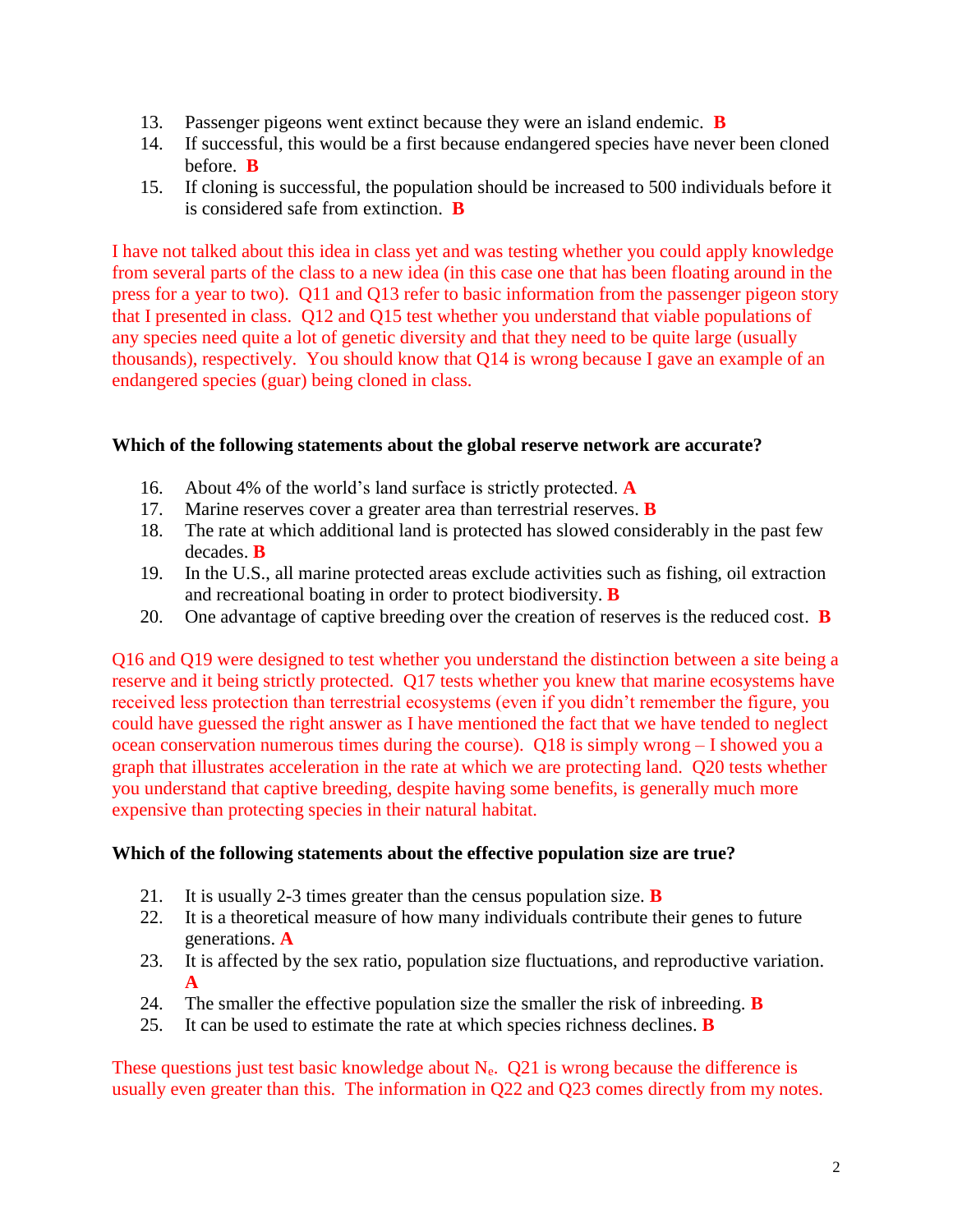Q24 is wrong, because close relatives are more likely to breed with one another in a small population, making inbreeding more likely (see also the heterozygosity equation explaining loss of genetic diversity). Q25 is wrong because there is no clear link between  $N_e$  and species richness.

# **Which of the following statements correctly links a concept with an appropriate example? (3 points)**

- 26. Humans are a keystone species. **A**
- 27. Pandas are flagship species. **A**
- 28. Beavers are ecosystem engineers. **A**
- 29. Sea turtles are a type of by-catch. **A**
- 30. Because albatross are long-lived species even small reductions in their reproductive rates make them vulnerable to extinction. **B**

Q28-30 should be relatively easy because they are examples that were given in class (beavers and albatross have been mentioned several times each). Q26-27 are not examples I've specifically mentioned although I did point out that pandas are the emblem of the Worldwide Fund for Nature and I've mentioned them several other times. By asking about this species I wanted to test whether you could extrapolate from the example I gave you to another similar case. Similarly, I have not explicitly said that humans are keystone species, but you should recognize that – even though the human population is large – we still have a disproportionately big impact on natural systems (altering almost all natural land covers, changing the climate, acidifying the oceans, etc.)

# **31. Give an example of each of the following. Examples must be individual species, rather than references to groups of species. (5 points)**

a) A species that has been the subject of a PVA: In class I presented examples for brown pelican, Hawaiian stilt, and black-footed ferret, but any verifiable answer would do.

b) A species that has been the subject of a captive breeding program: Examples given in class included Panamanian golden frog, California condor, Père David's deer, gaur, whooping crane, African and Asian elephants, panda, any of the plant species that we brought over from the greenhouse, *Powelliphanta augusta* (the New Zealand snail that had an unfortunate freezer accident – yeah, that was a tough one), Mauritius kestrel, gray wolf, Devil's hole pupfish, blackfooted ferret, peregrine falcon and pink pigeon. Any other verifiable answer would have been accepted.

c) A species that has suffered from the effects of inbreeding: Examples given in class included Florida panther in the cons genetics lecture, and Indian elephant, zebra and giraffe earlier in the semester. Any other verifiable answer would have been accepted.

d) A species that has undergone seriously population decline due to an invasive species: Any of the species mentioned in the cane toad video, Hawaiian goose (also known as nene, mentioned as